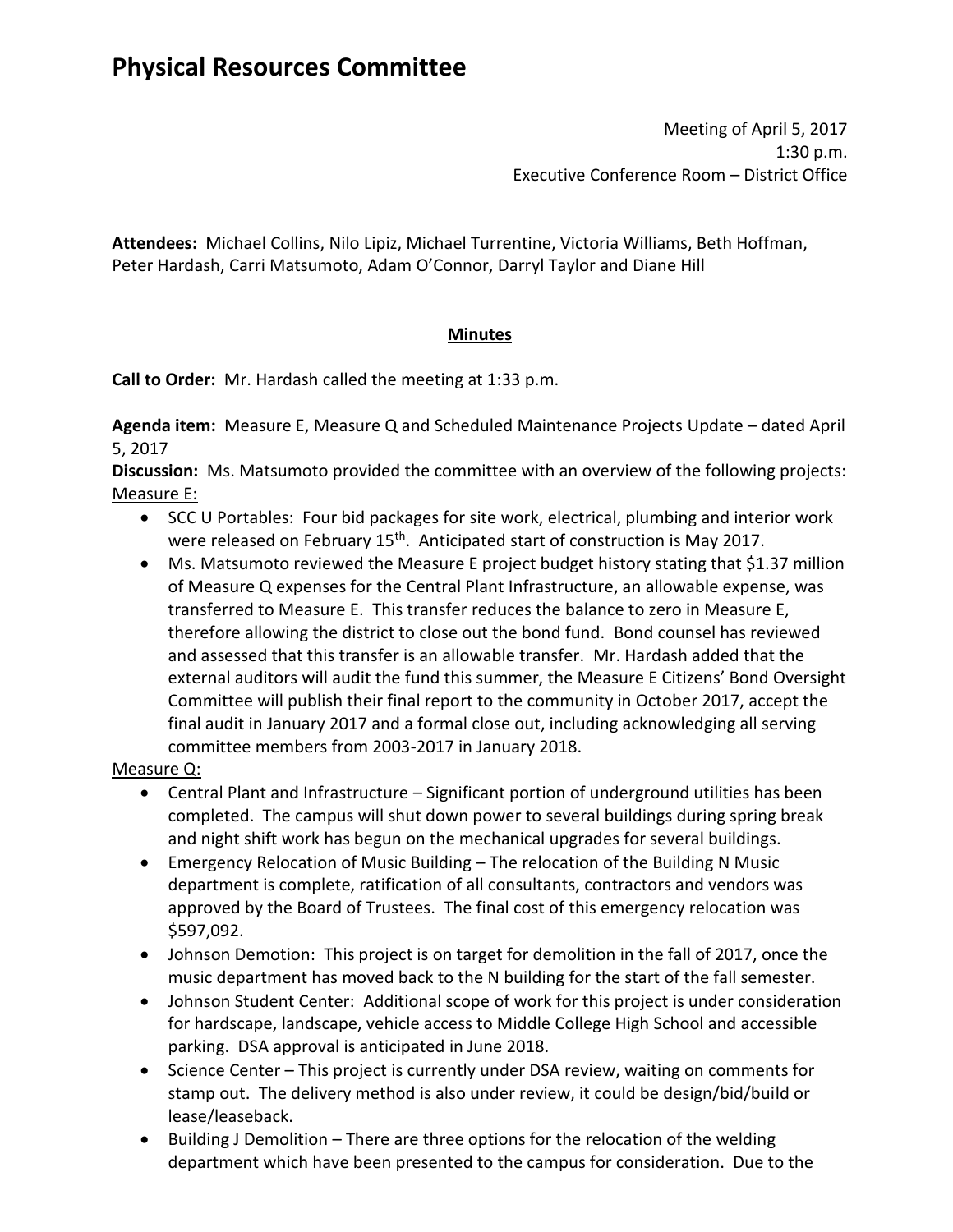budget and constraints within the area, additional options are being developed by the architect. The demolition of three buildings are part of the Science Center project.

- Temporary Village Phase 4: Currently Village VL312 is no longer available as it houses Middle College High School. A new interim location in VL107 is being considered for the Quick Copy Center. Improvements to VL107 should be complete by mid-summer and the relocation of the Quick Copy Center is anticipated during the winter break.
- Parking Lot at  $17<sup>th</sup>$  and Bristol Streets: The final design has been approved by the District and campus and plans have been submitted to the City of Santa Ana Department of Public Works in March 2016. Target construction is late summer so parking lot can be utilized by the fall semester.

Ms. Matsumoto reviewed the project budget history for Measure E and Measure Q. Also reviewed were the following:

- 2016-2017 Scheduled Maintenance New projects at both campuses
- 2015-16 Scheduled Maintenance projects at both campuses
- Current Capital projects at both campuses and District Office
- Requested projects at Santa Ana College and Santiago Canyon College
- Orange Education Center Building Certification The schedule for this project is under review and design is currently on hold for soil requirements. The geological survey was completed in February 2017.
- Prop 39 Projects Year Four:
	- o Energy Management Systems (EMS) upgrade at SAC (15 buildings) including the DMC and the OCSRTA. Work commenced at Santa Ana College in February 2017.

### **Agenda Item:** Sustainability Plan

**Discussion:** There was no update from the Sustainability Committee, the campuses are working on SCC's Earth Day activities and Sustain-a-palooza at SAC. The next SRC meeting is scheduled for May, 2017. [http://rsccd.edu/Discover-](http://rsccd.edu/Discover-RSCCD/Pages/Sustainable%20RSCCD%20Committee.aspx)

[RSCCD/Pages/Sustainable%20RSCCD%20Committee.aspx.](http://rsccd.edu/Discover-RSCCD/Pages/Sustainable%20RSCCD%20Committee.aspx)

**Agenda Item:** Measure E, Measure Q and Scheduled Maintenance Financial Summaries **Discussion:** Mr. O'Connor briefly reviewed the project cost summaries for both Measure E, Measure Q and Scheduled Maintenance. The Measure E summary will show a closeout at for the next meeting.

#### **Agenda item:** Campus Facilities Meetings Update

**Discussion:** Meeting Minutes were distributed from the SCC Facilities Committee meeting of February 27, 2017. There were no questions or comments from the committee.

**Agenda item:** Meeting Minutes – October 5, 2016 and March 1, 2017 **Discussion:** Mr. Hardash called for a motion to approve the PRC Minutes of the October 5, 2016 and March 1, 2017 meetings. Dr. Collins made a motion, seconded by Ms. Williams and approved unanimously.

# **Agenda item:** Next Meeting:

**Discussion:** The next scheduled meeting is on Wednesday, May 3, 2017 at 1:30 p.m. in the Executive Conference Room, District Office.